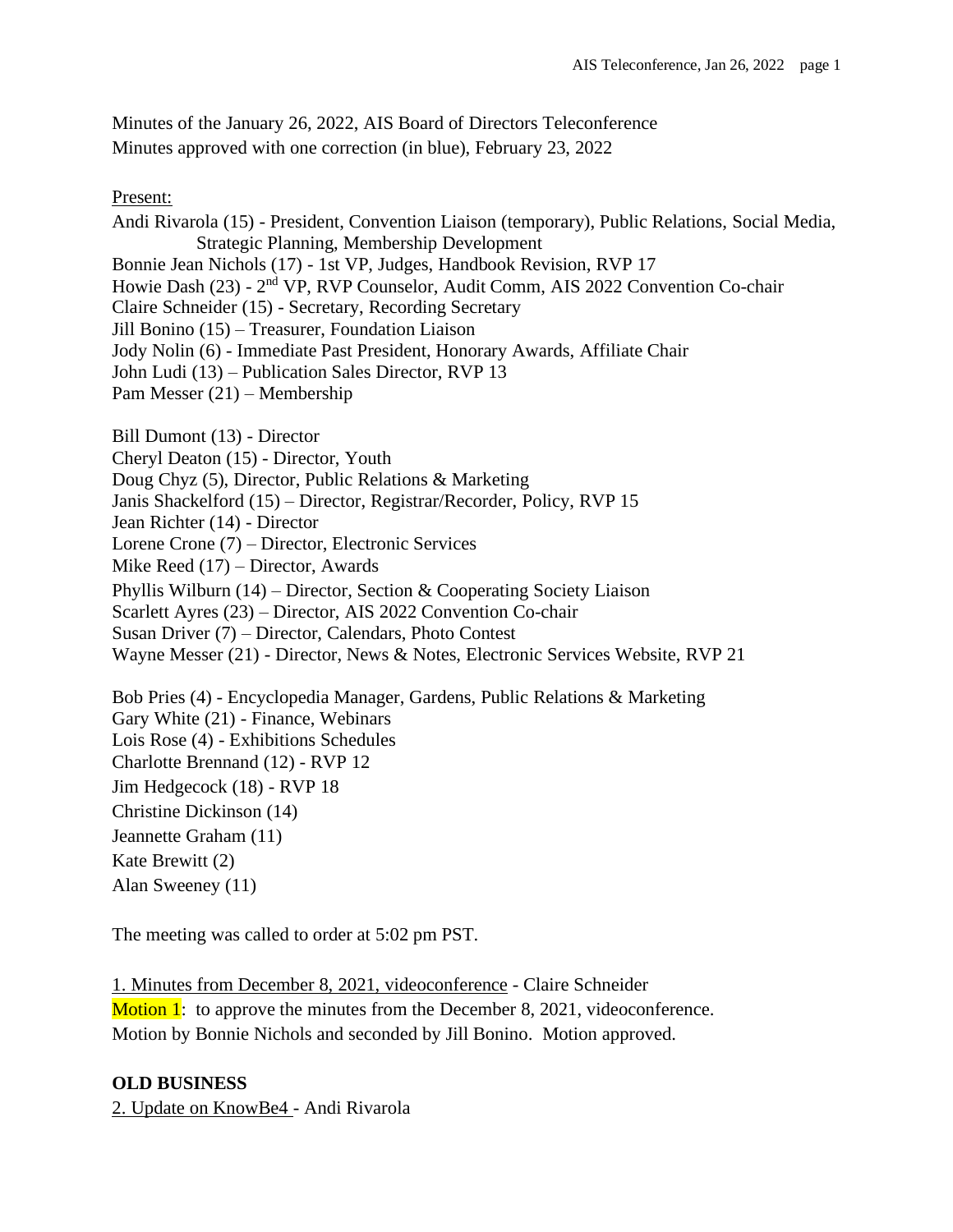A cost estimate for 50 to 75 people to be enrolled in KnowBe4 is \$59.40 per person for 36 months. Andi presented a list of potential attendees for the security training, including AIS Board members, RVPs, Website Committee members, and committee chairs. Other potential attendees could be the webmasters from the sections, cooperating societies, and regions.

Motion 2: that \$3500 be allocated from the Rainy-Day Fund for security awareness training. Motion by Jody Nolin and seconded by Bonnie Nichols. Motion approved.

## 3. Update on redrawing boundaries for AIS regions - Bonnie Nichols

This committee has met twice to review the boundaries of the AIS regions. Pam Messer, membership chair, has provided data regarding the number of members and their resident regions. One topic has been to review the purpose, functions, and needs of AIS regions. Any realignment of boundaries should address the functions and needs of the residents of any region. Their next meeting will be at the end of February.

# 4. Update on *2019 Check List* - John Ludi, Andi Rivarola, and Gary White

Andi Rivarola has the pdf copy of the *2019 Check List* (ten-year list) and is working on its format so that it can be printed. Because it is in a pdf format, the size of each page is approximately 6.5 by 7 inches. An effort is being made to convert the file to print onto 8.5 by 11-inch paper. Until it can be printed, people can request a digital copy of the *2019 Check List*, in pdf format, from John Ludi. John Ludi reported that five requests for the pdf copy have been made. An original copy of the *2019 Check List* should be in John Jones' computer. An attempt is being made to retrieve a copy of that file. A suggestion was to investigate the program "In Design" by Adobe which John Jones was known to use for the layout and page design for the *Check Lists.* 

## 5. Update on registrations & the *2021 R&I* - Janis Shackelford

The *2021 Registrations and Introductions* (R&Is) is completed including the registrations and introductions, hybridizers, corrections to the previous registrations, and new registration data for 2021.

Janis is working on several puzzles: The secretary for the International Society for Horticultural Science (ISHS) from the International Code for the Nomenclature for Cultivated Plants (ICNCP) organization has questioned why names of iris dating back to 2004 have a flag in them.

The iris 'Irisfool' needs a name alteration and inclusion in the *2021 R&I*.

Evidently, files created in FileMaker Pro are converted into a Bliss 2 font when exported. The problem is that Bliss 2 font is not readily available and not compatible with her other programs. Janis asked for assistance with how to install or set up the use of a font that is readily accessible and would allow her to upload the *R&I* to the *Check List*.

The system for entering registrations and introduction is complicated.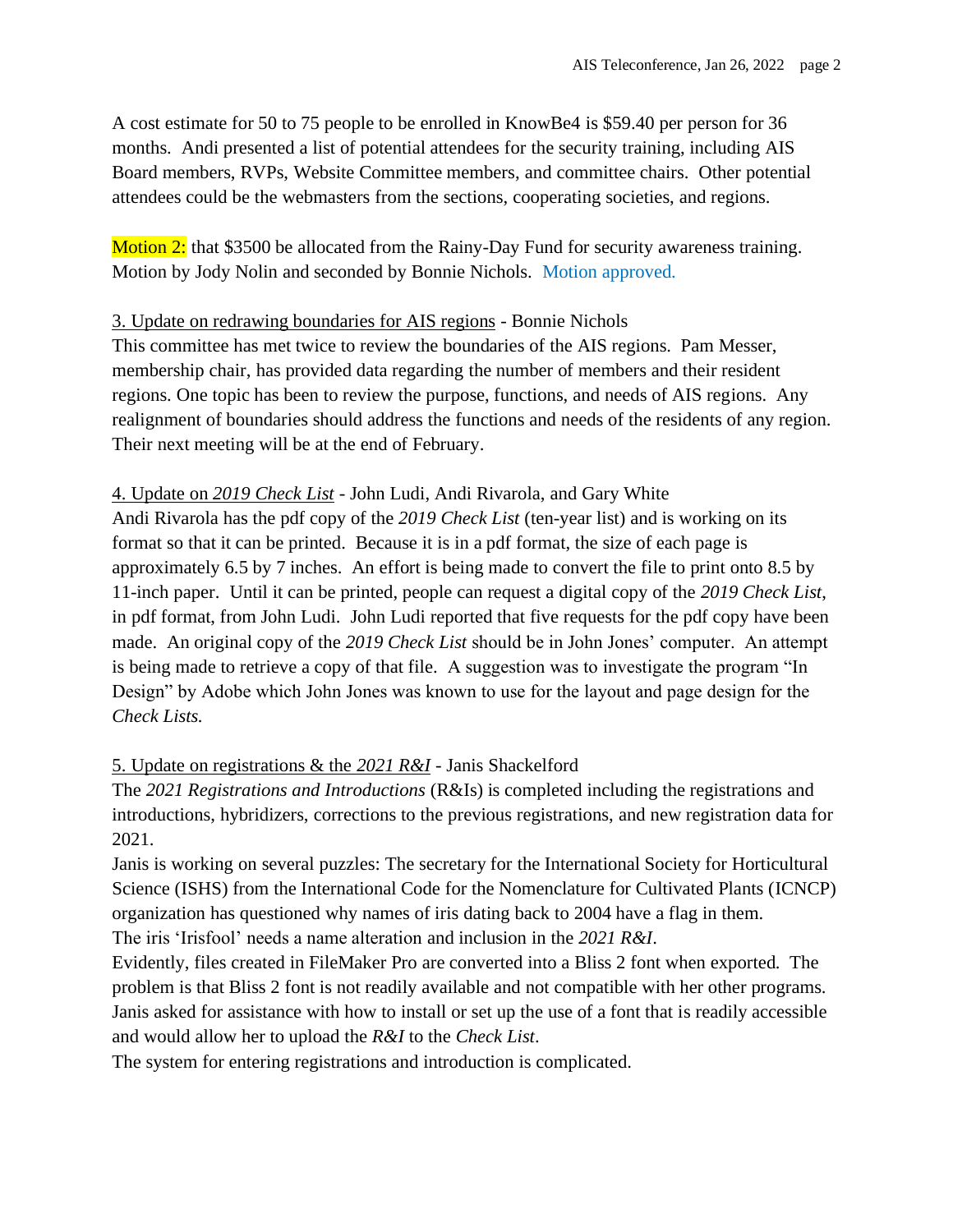A suggestion was that a consultant be hired to assist Janis with the software issues and propose a more efficient system and/or software for entering, organizing, and publishing registrations and introductions.

The computer that was used by John Jones, the previous registrar, is the property of AIS. Arrangements to have that computer and external drives transferred to Janis were discussed.

### 6. Update on the 2022 Convention, Las Cruces - Howie Dash & Scarlett Ayres

As of January 25, there were 94 registrants. Jill Bonino has assumed the Geek Dinner event, which requires a separate registration. Blue surgical masks will be available at the convention and Howie is investigating the possibility of providing N-95 masks. Social distancing protocols are planned for the banquets and meetings.

New growth is visible in the gardens. The iris have had an extra year of growth and are looking good. There about 670 cultivars including TB, BB, IB, LA, SDB, MTB, and MDB iris. A couple of the gardens continue to cultivate the arilbred iris from the 2018 Aril & Arilbred Convention.

The schedule is available on the Convention website. The Welcome Banquet will celebrate the 100-year anniversary of AIS and the 50-year anniversary of the Mesilla Valley Iris Society. Costumes from the roaring twenties are encouraged for that banquet. The in-garden judges training will be in the Wilson's garden.

7. Update on the Board of Directors Award for 'Chubby Cheeks' - Gary White & Jody Nolin A picture plaque is being prepared for this award and will presented at the Las Cruces Convention to the hybridizer, Paul Black. A reminder that this award is about the iris and only the fourth time that it has been given. To review, a "Hollywood prop" trophy will be used for the photo session. Afterwards, each award recipient will receive a photo plaque.

#### 8. Update on Honorary Awards - Jody Nolin

The supply of Distinguished Service Awards needs to be replenished. Jody provided a quote of \$234 per award plus shipping. The cost of ordering ten more would be approximately \$2500. The Honorary Award budget will cover this expenditure.

## 9. Update on the AIS Library - Will Plotner and Jody Nolin

This committee meets monthly. Last month, volunteers put in 52 hours. They are still cleaning up and will get to the inventory soon. A laptop, backup drive, software and scanner have been delivered. The goal is to create an inventory of the contents of the AIS Library.

#### 10. Review of AIS e-membership online Bulletin - Wayne Messer

Previous editions of the *AIS Bulletin* were in a flip-book format. The latest issue was in a pdf format which generated a few complaints. A plug-in is being installed to make the *AIS Bulletin* more secure. One compliment about this new pdf form is that the image on the screen is larger.